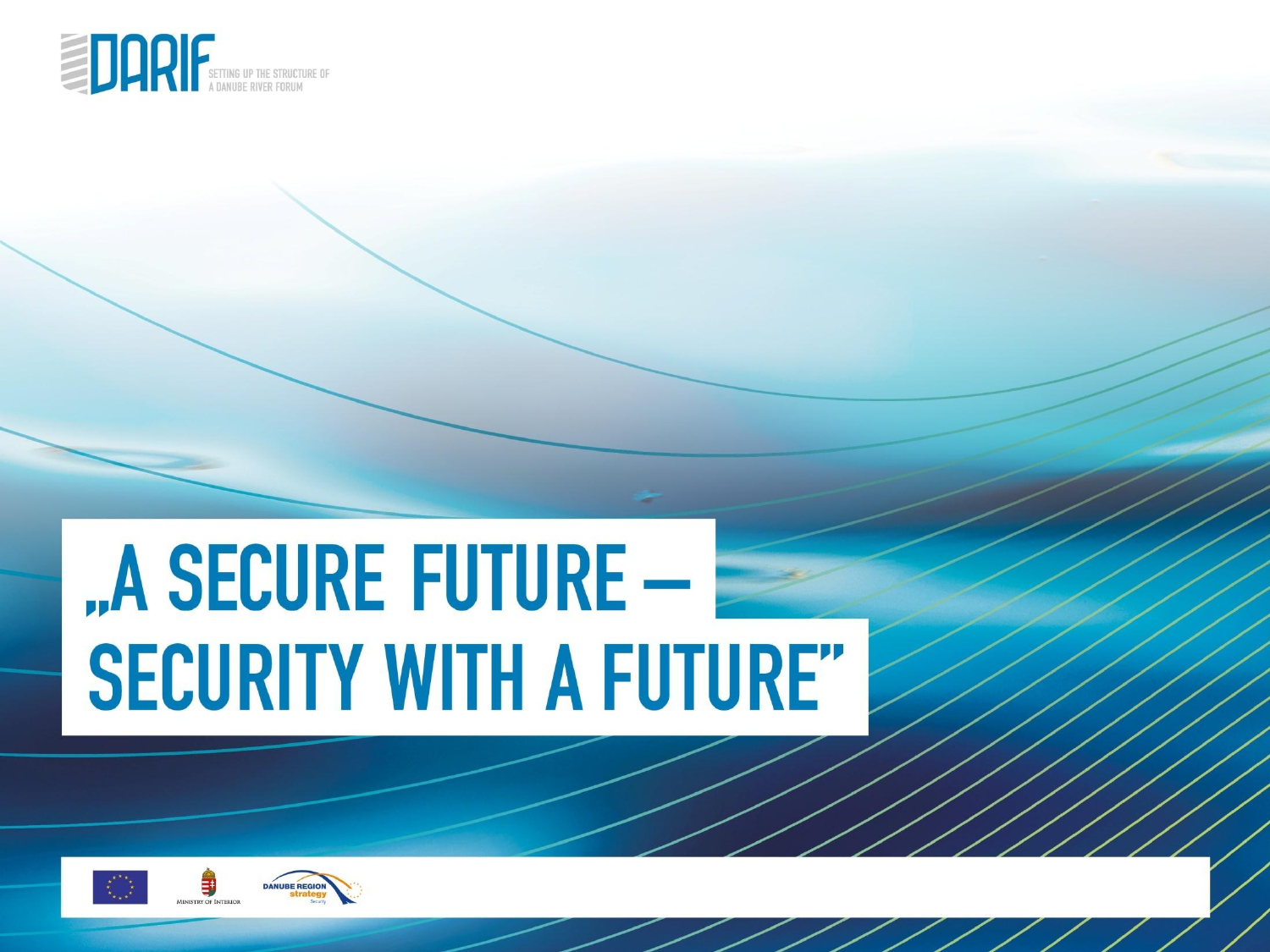

#### "CRIMINAL AND RISK ANALYSIS EXPERT GROUP" – CRIMINAL EG –

KICK-OFF CONFERENCE

17-19 September 2013, Budapest-Mohács

 $\overline{\phantom{a}}$ 

Gábor BALOG pol. Lt. colonel Riot Police National Bureau of Investigation Counter International Crime Department Counter Illegal Migration Division



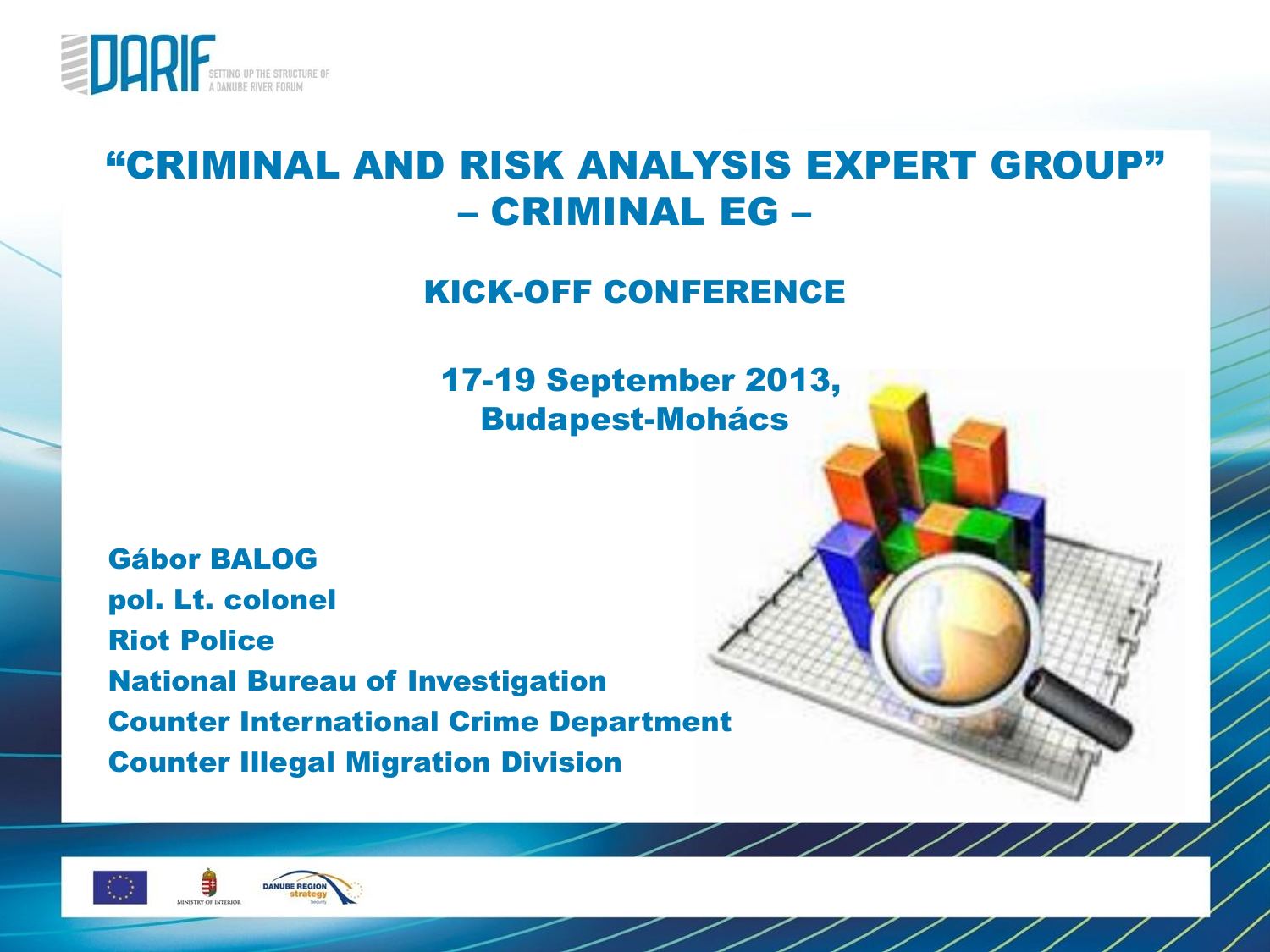

#### Aim of Expert Group

Risk analysis based on information from tendencies and modus operandies of actual crimes and other threatening events. Support of authorities involved in Danube waterway transport controls based on the risk analysis, and at the same time to ensure the security and detection of criminal offences.





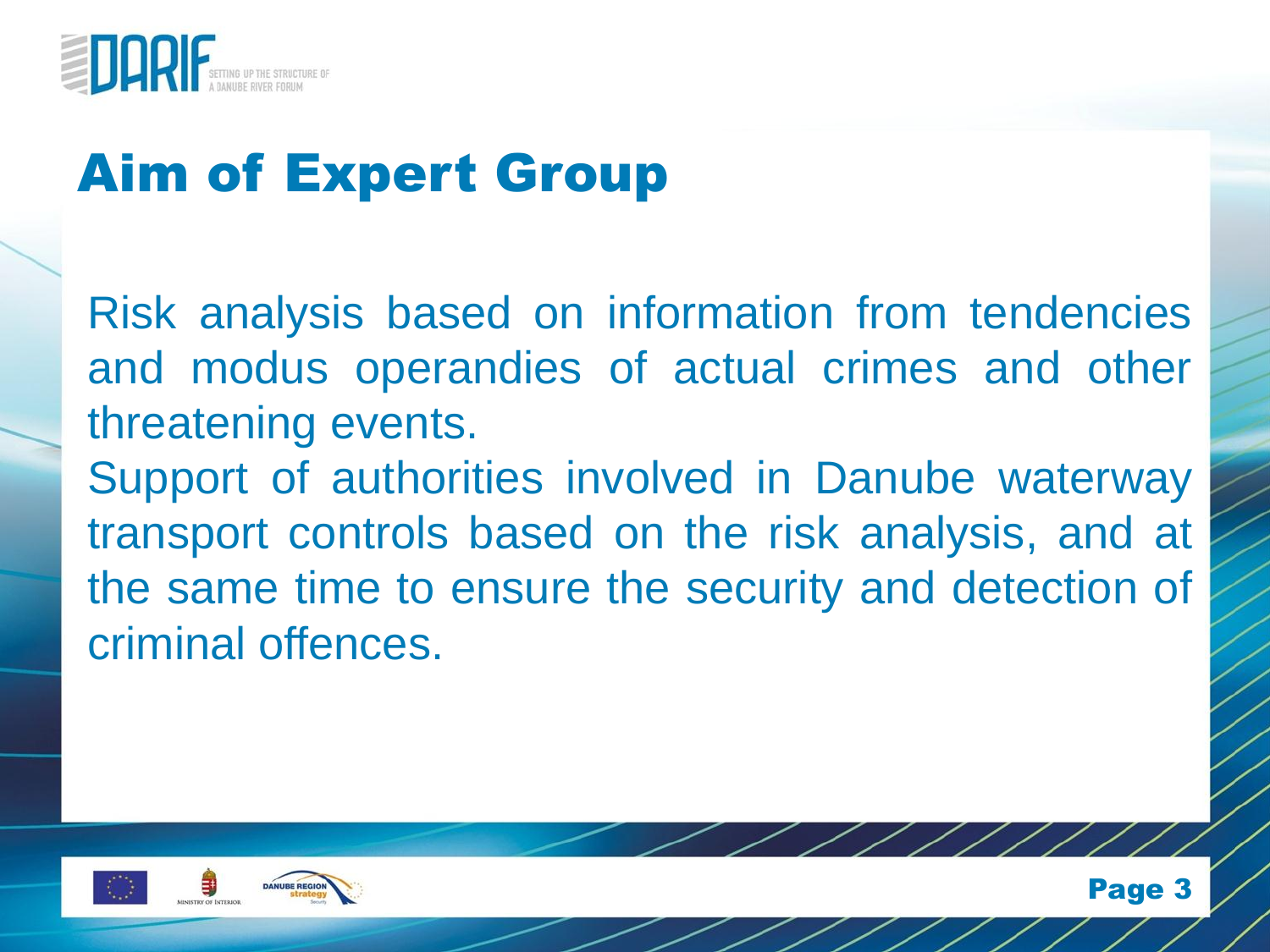

### The Danube River as a possible smuggling route

Challenges of transnational organized crime

International co-operation



Joint actions, joint operations



Risk analysis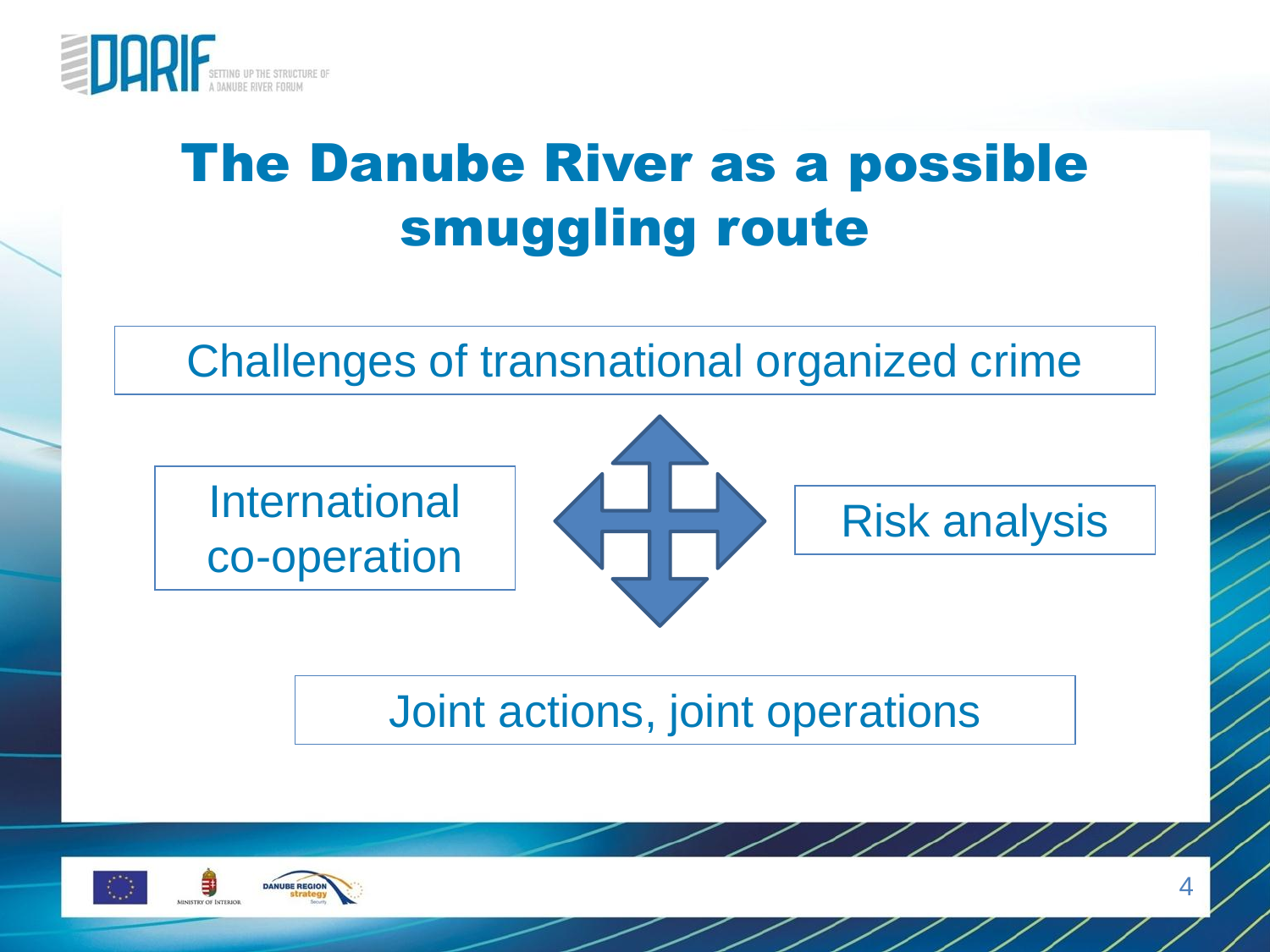

#### Selection of crimes, mapping related to The River Danube:

• Cross-border crimes based on threat assessments, analysis (SOCTA)

Specific crimes at national level based on experiences and proposals of the project member states



Risk Analysis



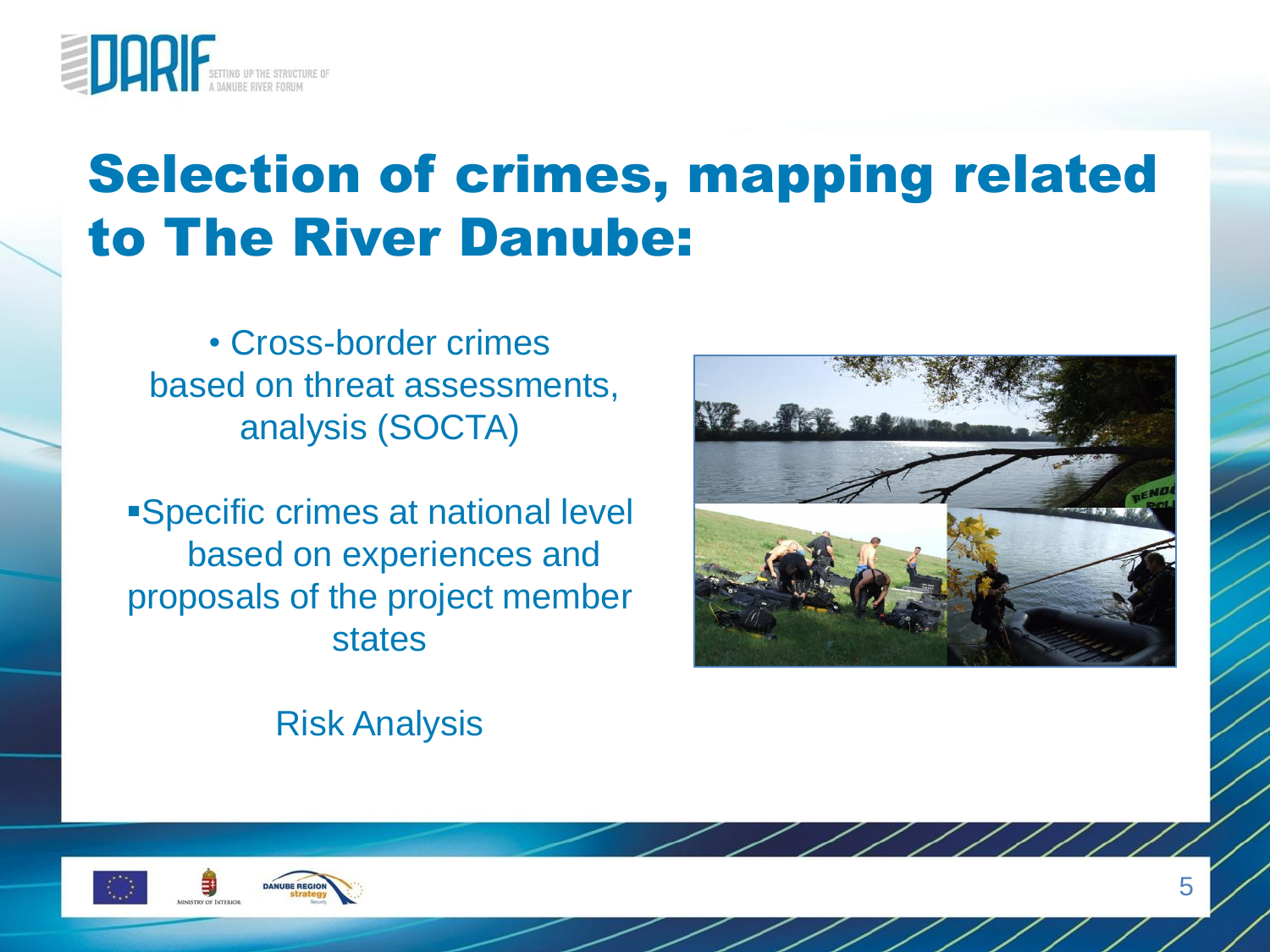

#### Identification of the bodies involved in combating crimes

The experiences of co-operation and exchange of information at the national and international level

Gathering of best practices, and case studies



Adoption and application in relation to the Danube waterway transportation



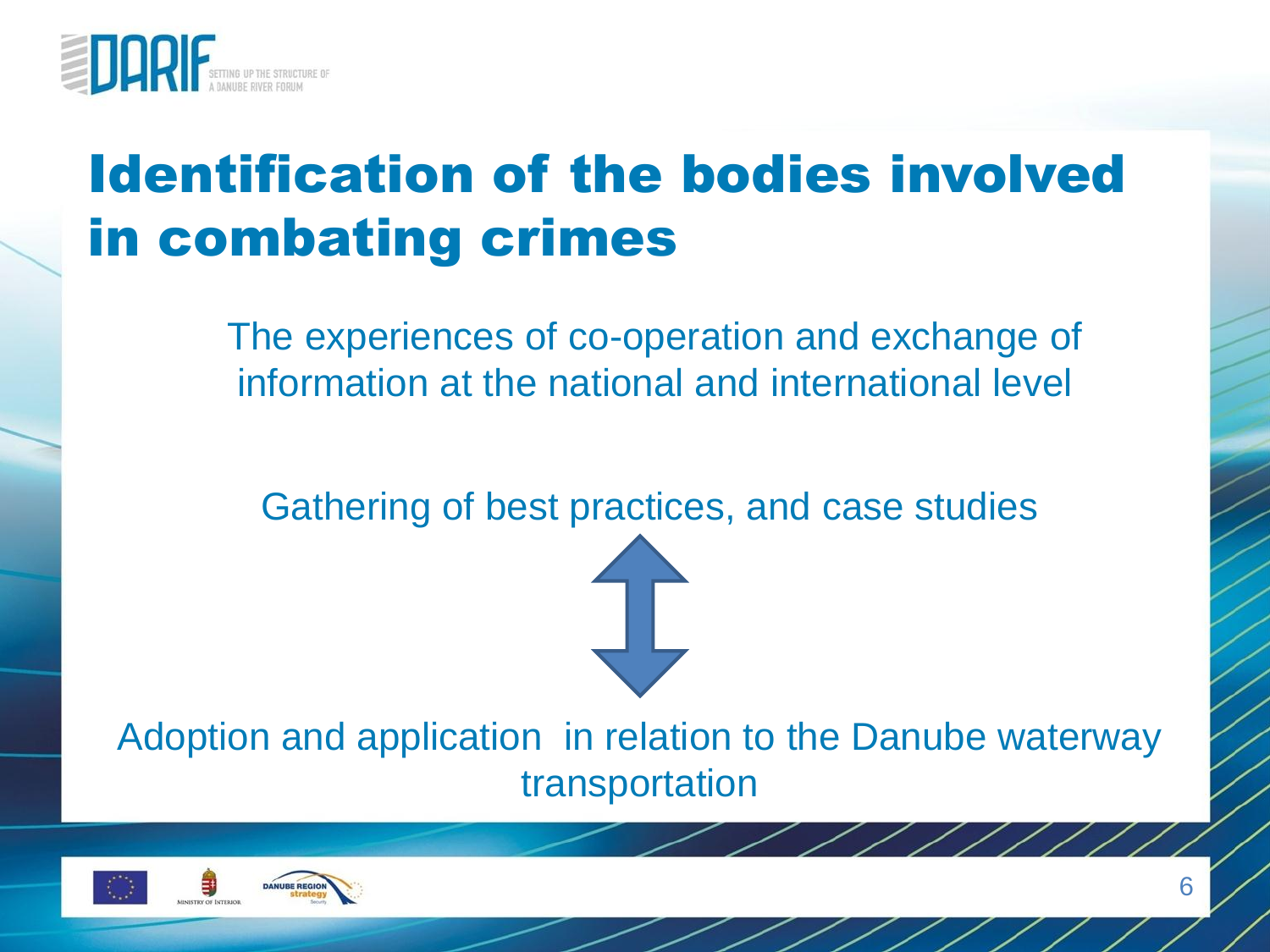

## Risk Analysis

Actual tendencies and modus operandies of relevant crimes

Mapping of information resources

**-Identification of risks, and sources of risks** 

Possible ways to share information and areas of use



Support for joint operations in the frame of DARIF project, organization of targeted controls

Summary of experiences, identifications of gaps

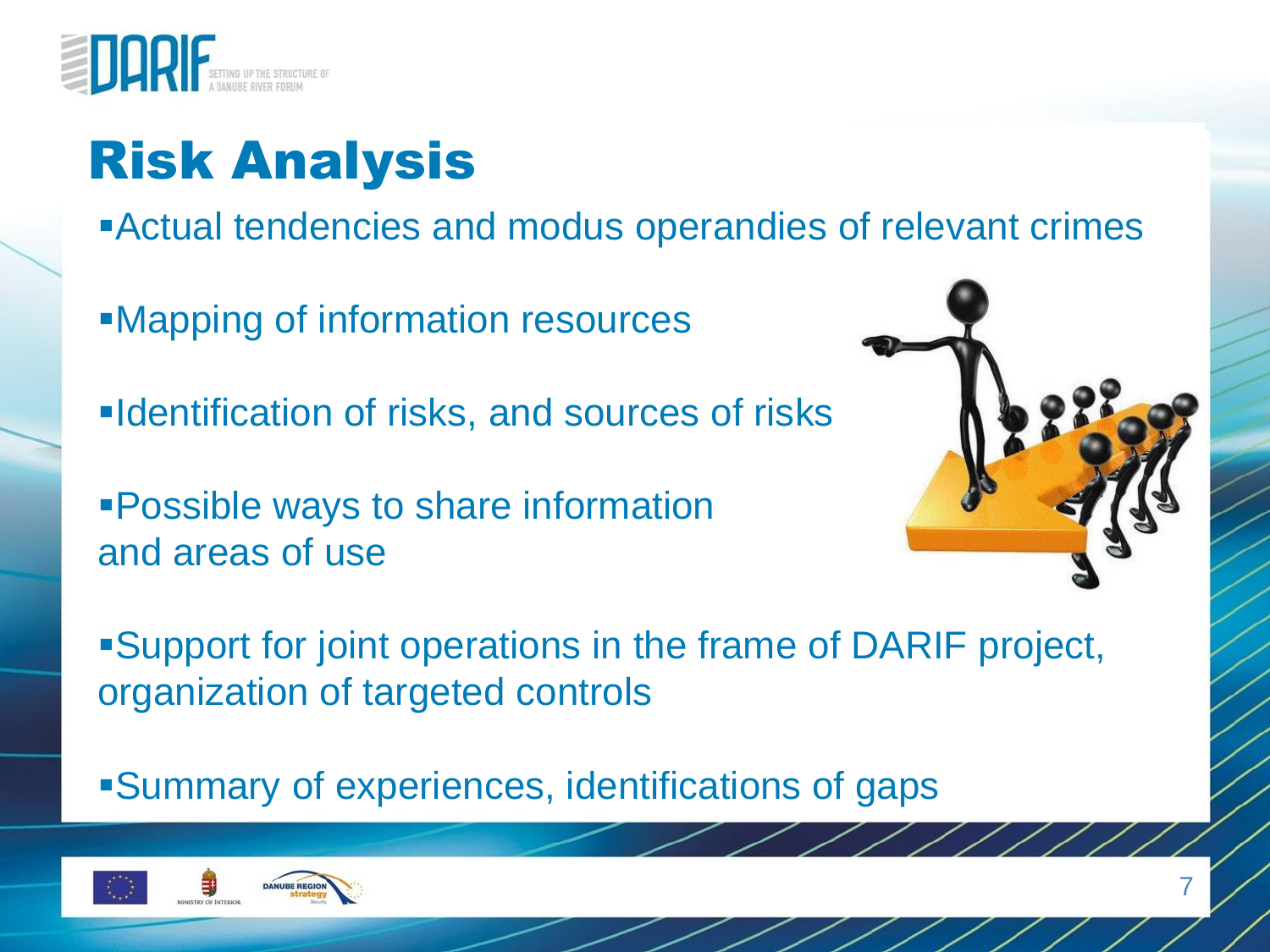

#### **Summary**

•Best practices, experiences in the field of criminal information exchange and risk analysis •Definition of the same evaluation criteria and terms •Recommendations, proposals



•Targeted controls instead of random checks •To increase effectiveness and quickness